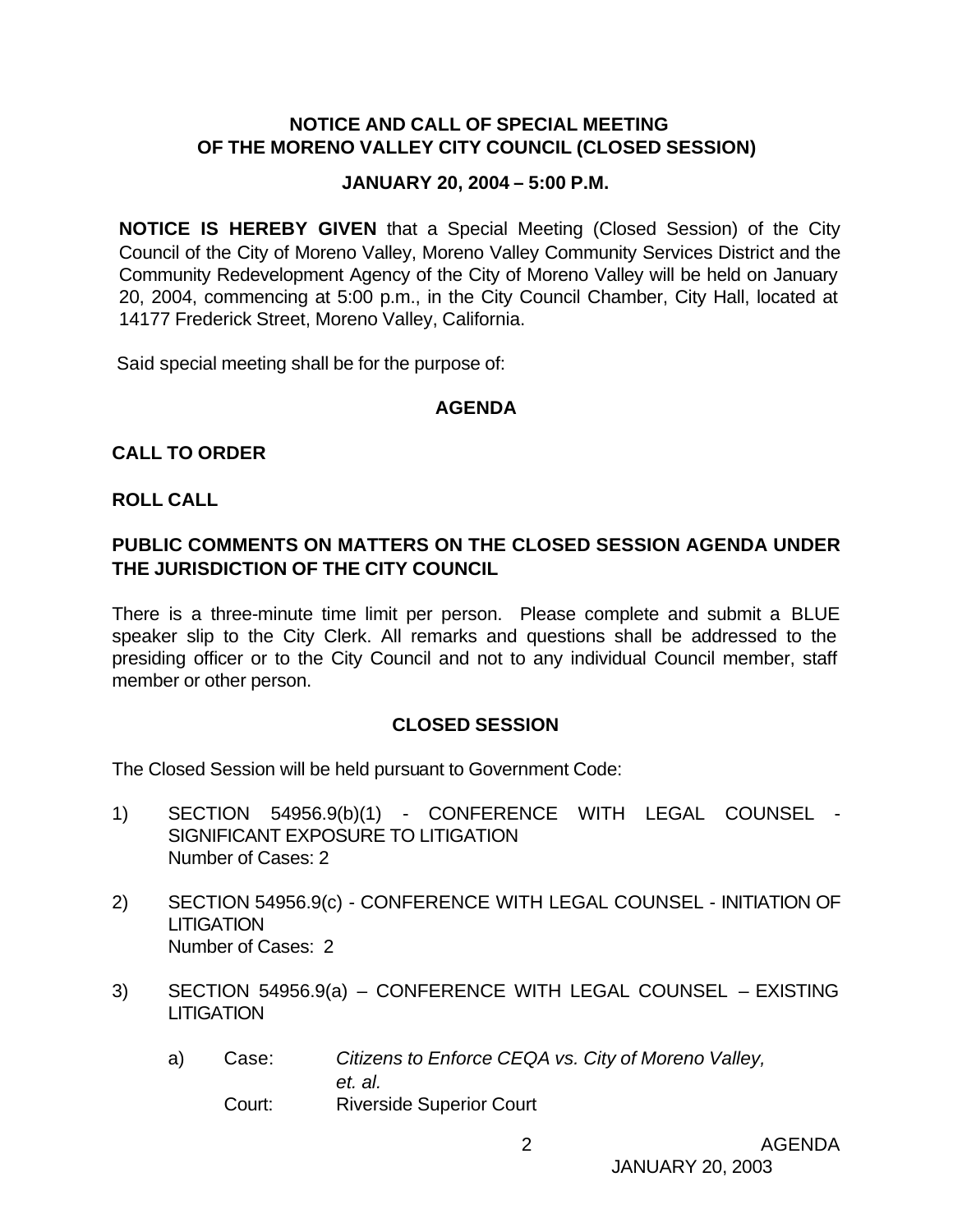Case No.: 403114

- b) Case: *Leaders in Community Alternatives, Inc. v. City of. Moreno Valley, et. al* Court: United States District Court, Central District of **California** Case No.: EDCV-02-1207 VAP SGLx
- c) Case: *Leaders in Community Alternatives, Inc. v. City of Moreno Valley* Court: Riverside Superior Court Case No. RIC 399376
- **REPORT OF ACTION FROM CLOSED SESSION BY CITY ATTORNEY, IF ANY**
- **ADJOURNMENT TO REGULAR STUDY SESSION**